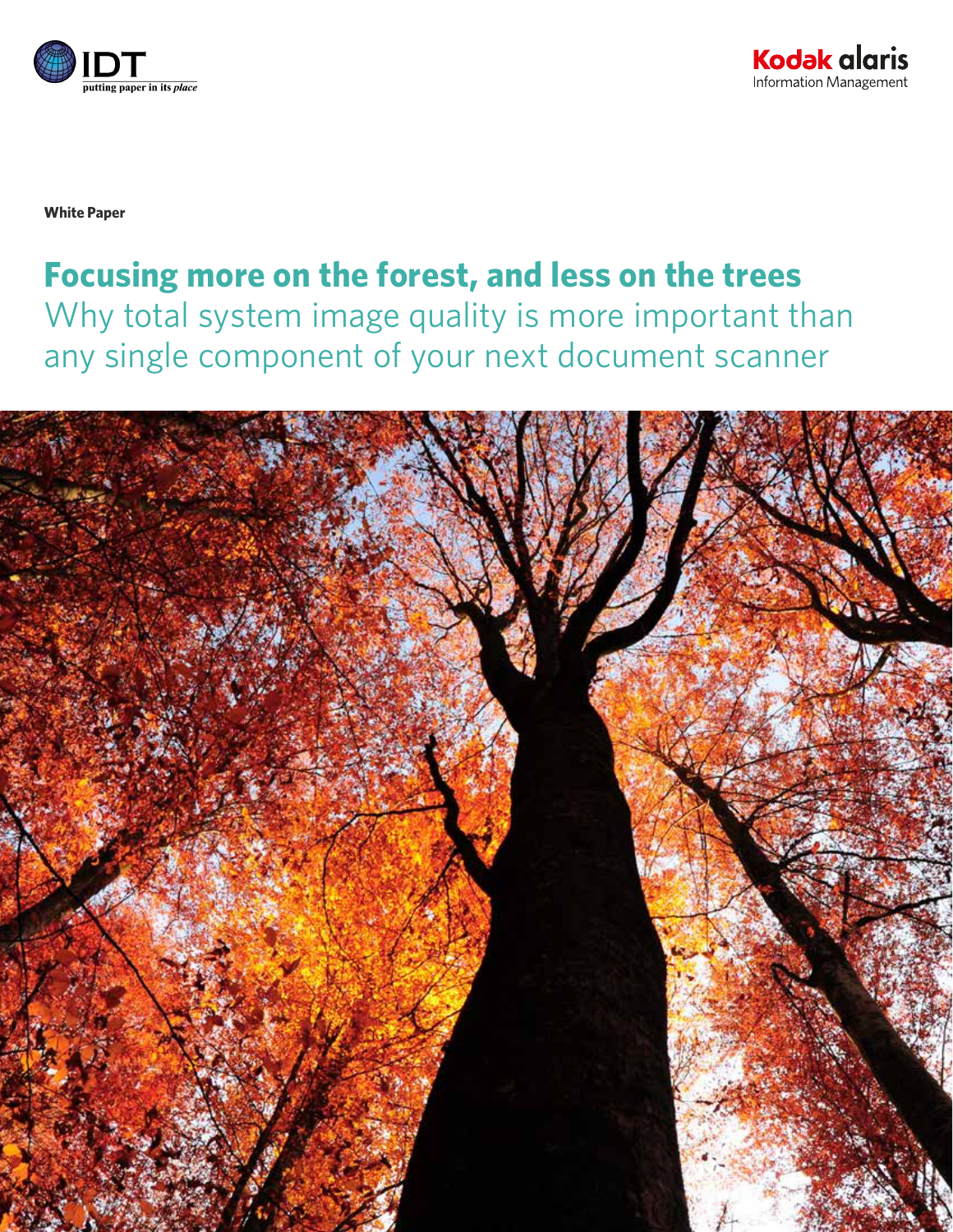# **Contents**

| <b>Evaluating total system image</b>             |    |
|--------------------------------------------------|----|
| quality in an ADF document scanner               | 02 |
| High color gamut                                 | 02 |
| <b>Fast readout times</b>                        | 03 |
| Ability to scan documents of varying thicknesses | 03 |
| Multiple-chip construction                       | 04 |
| Larger focal depth/higher signal-to-noise ratio  | 04 |
| <b>Where CIS is today</b>                        |    |
| Conclusion                                       | 05 |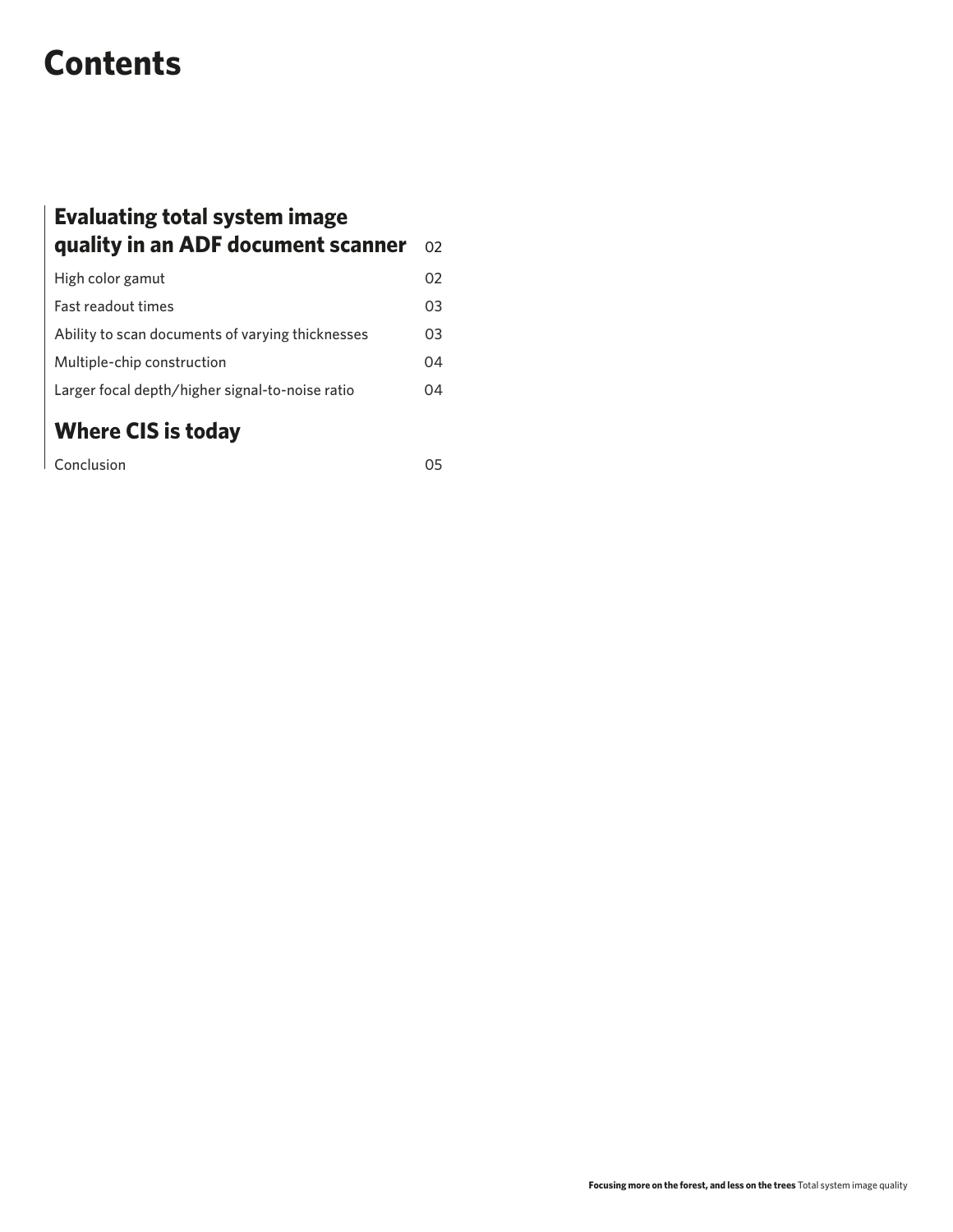# **Evaluating total system image quality in an ADF document scanner**

When choosing a document scanner, there are compelling reasons to focus on how total image quality impacts your business needs, not necessarily individual components or a specific component technology.

In today's 'go paperless' age, document scanners have become more popular than ever. That popularity means many more choices for information management hardware in the marketplace, and a tougher choice than even a few years ago.

However, with so many scanners on the market — each leveraging various (and often proprietary) technology there seems to be a focus on individual system components. But the ability to meet your business scanner needs, and deliver the best image quality, relies more on the total systems package and how they interact, rather than any one component choice.

First off, you want the best possible raw image to put into image processing. Which means imager type becomes a factor. There are several factors to consider when comparing these, and while Charge-Coupled Devices (CCD) were traditionally the easy choice, the arguments putting them ahead of Contact Image Sensors (CIS) no longer hold up.

*The color gamut of CIS systems allows faithful reproduction of colorful documents. Left: Digital photograph of test target. Right: Output image from CIS-based scanner. Image processing software is often used to produce images that are more pleasing than the originals, with increased saturation of colors, darker black tones, and lighter white tones.*

## **High color gamut**

This refers to how much of the full color spectrum can be reproduced — which translates to how many colors as well as how accurately the color reproduction is throughout the spectrum. Most scanner designs end up delivering their output images in SRGB color space – which looks good on a monitor, but inherently has a small color gamut. Both CCD and CIS systems are capable of rendering plenty of color gamut and neither has an outright advantage in terms of color fidelity. This is also a factor of illumination.

More often than not, manufacturers end up tuning their color gamma curves to eliminate the appearance of yellow or slightly blue tinged papers and the net effect is that some colors are lost forever regardless of the imager chosen. Optics and Illumination also play a critical role in determining what color gamut will get captured and then it comes down to how the software treats the raw image in terms of color look-up tables and color-space conversion. Bottom line? **Unless you're in the market for a very high-end fine-arts photographic scanner, and not one that handles a wide variety of everyday documents and photos, both CCD and CIS systems can deliver what's needed for optimum color.**

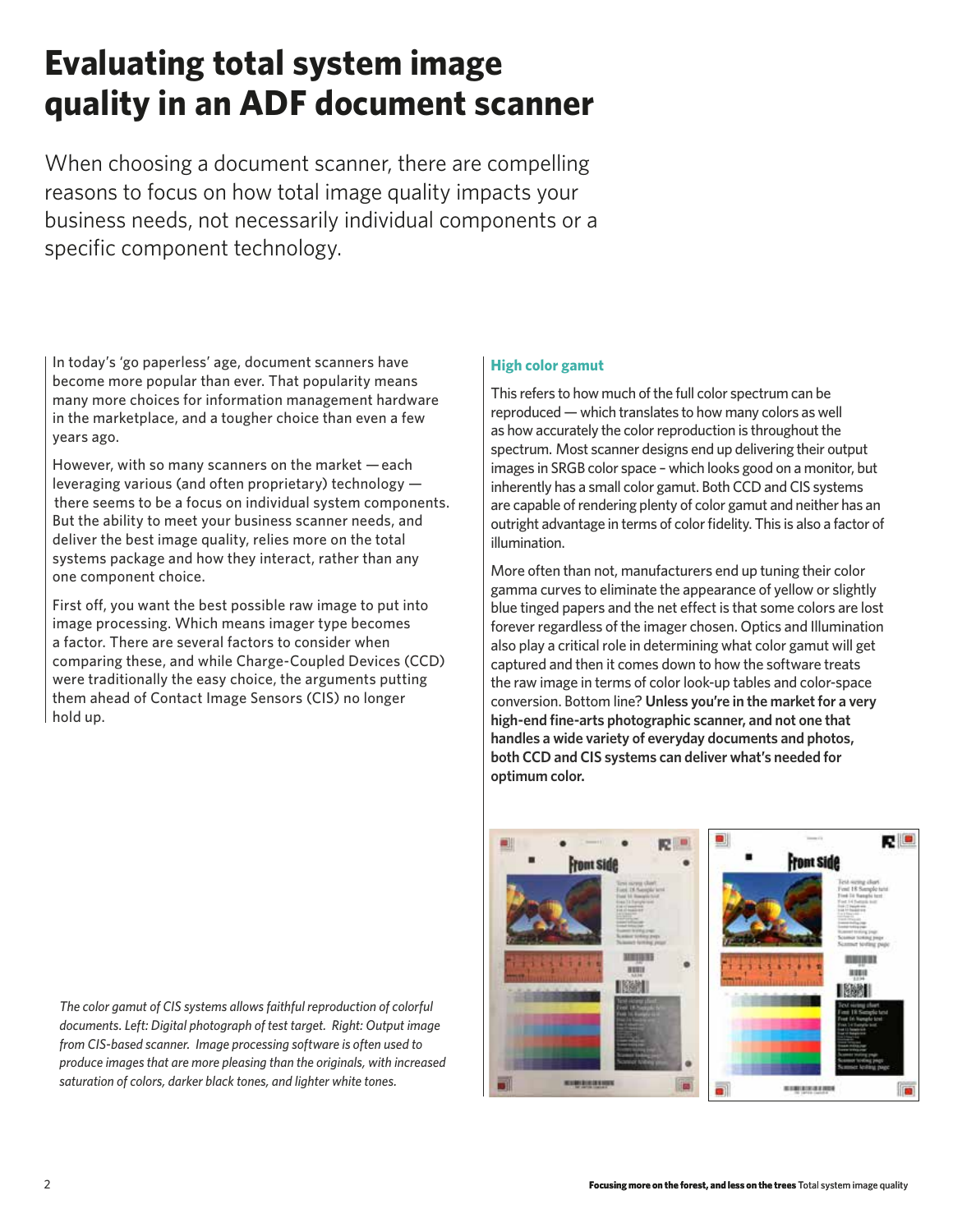#### **Fast readout times**

For many years, CCDs were the devices of choice because they made it easier to move data at high readout times. That technology curve has long since been conquered in terms of speeds needed for typical document scanners and, in fact, there are CIS assemblies available today that can scan over 400 ppm at 300 dpi.

#### **Ability to scan documents of varying thicknesses**

Most effective scanner systems that employ CIS imagers today also make use of versatile mounting schemes that are able to float one of the CIS assemblies in relation to the opposing imager. The net effect of this is a system that maintains the paper plane well within the needed focal range while still allowing extra thick or poor condition documents to pass through. This 'floating' or flexible image gap approach is made possible by the extremely light package-weights afforded by a CIS module in contrast to the weight and size of a CCD lens reduction camera system. In fact, several of the most recent competitive scanners that employ CIS technology can accept plastic ID cards of 1.2 mm thickness or more.



*A flexible image gap in CIS systems allows thin and thick documents to maintain the paper plane as they pass by the imager. Springs attached to one set of transport components accommodates documents of varying thickness.*

Additionally, with CIS technology the magnification from the document to the sensor is 1:1 and provides excellent, as well as consistent, X magnification along the entire length of the document. In the past, many CIS systems did not employ a floating mount system and this led to them having a reputation of not being able to handle severely wrinkled, folded or torn documents. Well-implemented CIS/paper-path systems no longer face these limitations and the X magnification results show near zero deviation from true 1:1 reproduction. Magnification accuracy in the Y direction (or "down the page in the direction the document is fed through the scanner") is not a factor of which imager type is selected, but rather how the paper drive system and paper path designs maintain the sheet's movement at a constant velocity while it is being imaged.

Another factor to consider is that CCD lens reduction systems lose sharpness as you move to the edges of the document due to optical falloff typical in their lenses. A SELFOC CIS lens delivers consistent sharpness or focus across its entire length with no change in the resolution or sharpness of an image as you go from edge to edge. The optical falloff in a CCD lens reduction system can also impact the dynamic range and signal-to-noise ratio performance at the edges of the image due to lower light levels passing through the lens the further you move away from its central axis (center of the page). Most CCD systems manage this well but the effects can definitely be noticed as you get out to 75 or 90% of the document width.

When it comes to scratches, dust and dirt, it was formerly thought that, because the CIS touches the paper, CIS imagers would scratch easier or create more dust. With regard to scratching, the CIS module floats scanned pages through, so there's very light contact pressure on the glass which means it's not any more scratch- or error-prone than its CCD counterparts. With regard to dust and dirt, some contact with the glass may actually offer an advantage because, if there is debris present, scanning acts like a snow plow, often pushing any dust and dirt collected out of the way.



*CIS scanners produce high quality output images of documents containing text. Left: Digital photograph of test target, 8 pt text. Right: Output image from CIS-based scanner. Focus and sharpness remain consistent across the entire width of the image in CIS scanners.*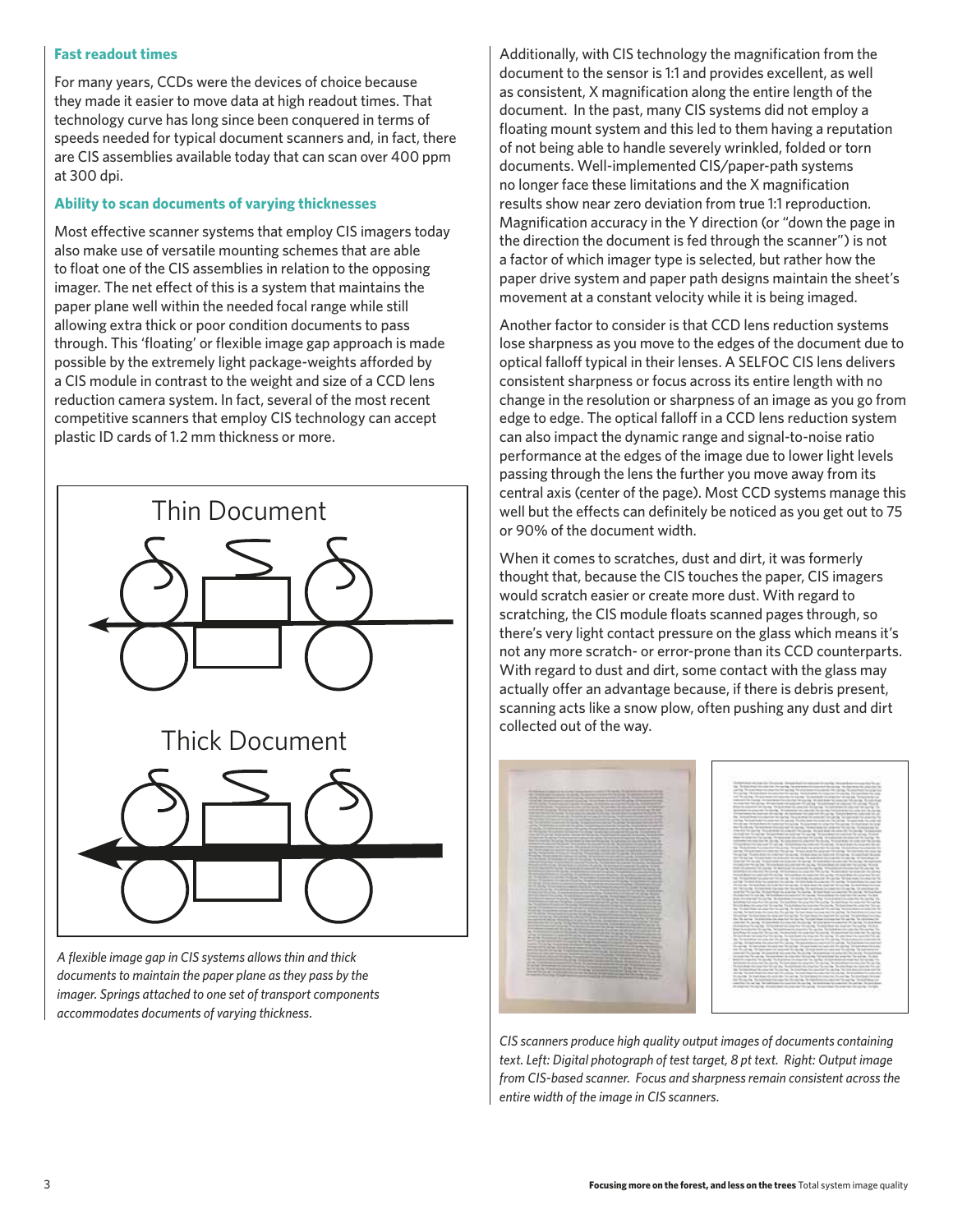#### **Multiple-chip construction**

A CIS module consists of several smaller chips which are seamed together along the full-page width. For example, a typical 600-dpi optical resolution CIS module for an A4 scanner usually consists of approximately 13 smaller chips that are seamed together. Manufacturing process improvements in the accuracy of this seaming have improved to the point where it takes a very deliberate test target to show where these physical seam points are at and this effect is not problematic to real images.

### **Larger focal depth/higher signal-to-noise ratio**

Because of the lens reduction used in a CCD camera, versus the SELFOC lens type used on a CIS, CCD cameras have a larger depth of field and this difference still exists today. However, what's changed is **that improvements in SELFOC lens capabilities have expanded the depth of field in CIS systems to a point where this is no longer a liability**. Depths of field of 0.25 mm or greater are available and, when most papers being scanned measure less than 0.1 mm, this just isn't the concern it once was. Additionally, electrical charge generation from the CMOS sensor chips within CIS modules has also significantly improved, leading to better signal-to-noise performance overall.

Another factor that used to be a concern for CIS imagers is that their different elements would require more frequent calibration in order to keep their signal levels consistent over time. That drawback has been effectively eliminated through the use of mini-cal routines that can be done prior to every scan batch to maintain excellent consistency across all the individual chip elements. These routines are employed automatically in software without any intervention by the customer and, with more powerful processing power, today's scanners can do this without penalty to scanner throughput performance.

Again, there's more to the story than the imager. Today's scanners leverage a number of other components that level the playing field by compensating for any perceived shortcomings. There are also several factors that may directly impact your business application for your scanned documents. For example, an architectural or engineering firm may have different needs and tolerances than a medical facility. With that in mind, the other factors to consider when choosing an ADF scanner include:

- •**Illumination:** single vs dual sources, and where they are in relation to the paper; LED white vs RGB
- •**Paper feeder:** how does the paper move through the machine, and how will that impact different paper shapes, sizes, and quality of original documents
- •**Scanner mechanics:** motor selection, control practices (micro stepping, frequency matching for vibration, etc.), belttensioning and roller nip-force control
- •**Image processing:** delivering the best image and data contained within it is as much about how the image is processed and how data is extracted, as how good the starting image was. Scanner functionality to also consider which will affect the overall quality of the images processed include:
	- > OCR and barcode reading
	- > Background color smoothing
	- > Streak detection and removal
	- > Binarization
	- > Color dropout
	- > Deskew and cropping
	- > Image uniformity

*Illumination system and transport design of CIS scanners handle poor quality input documents with ease. Left: Digital photograph of crumpled test target, 8 pt text, showing wrinkles and shadows. Right: Output image of same document from CIS-based scanner with dual LED illumination. The flexible image gap keeps the document flat to the glass while scanning, and within the needed focal plane.*